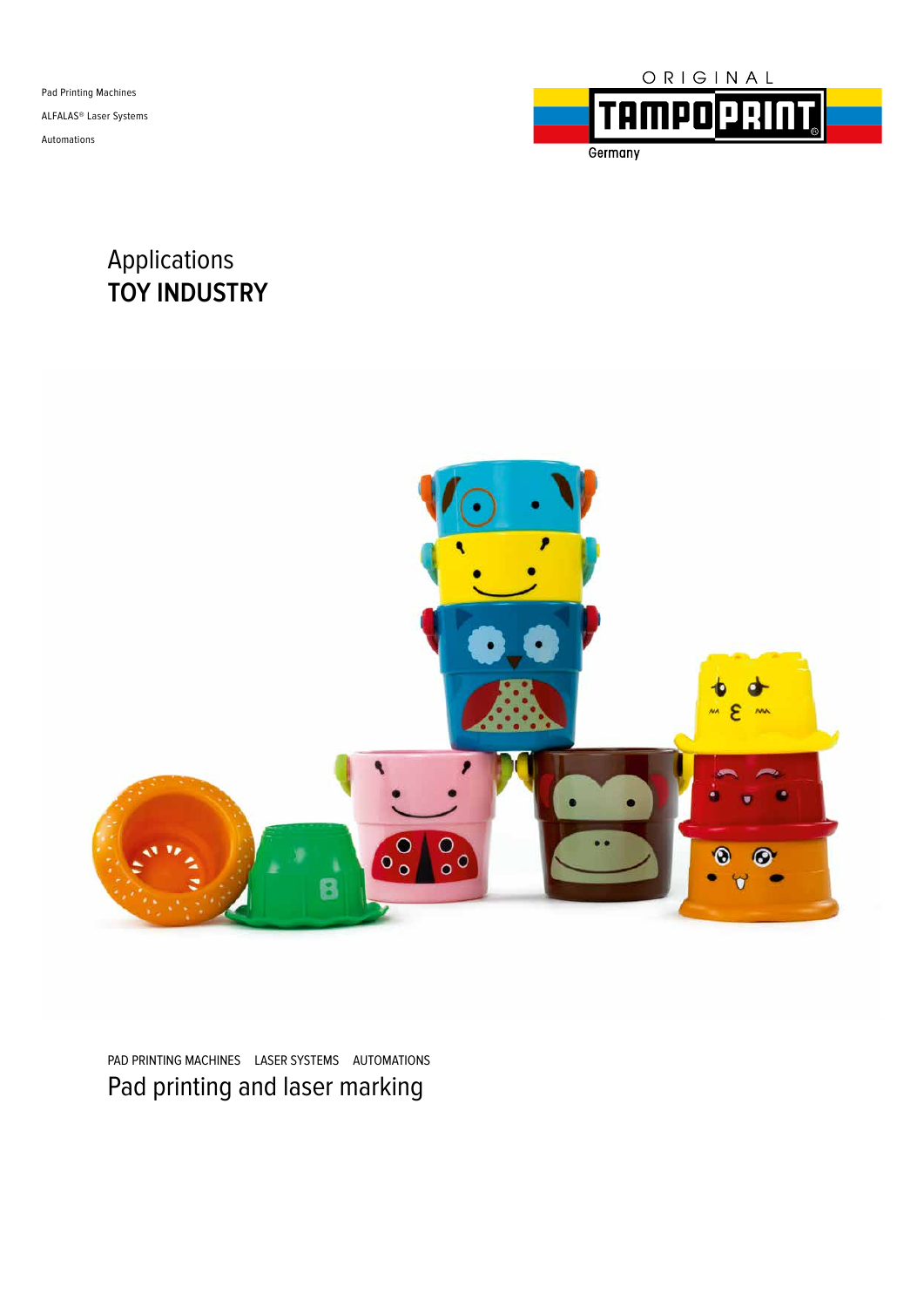# **TOY INDUSTRY**

TAMPOPRINT GmbH is a well-established partner for the European brand manufacturers in the toy industry.

Our automations are in use 24h a day.

As a long-time partner of many well-known companies and their suppliers we have developed a very high know-how in this industrial sector. Our high quality fully automatic systems are printing millions of all kinds of toy parts every day.

Our pad printing and laser marking automatic machines meet the highest quality requirements when used in multi-shift operation with high throughput speed. As far as special solutions are concerned, our project management has many years of experience also in this field.

Highest precision of the print image registration on convex, round or flat parts using the pad printing process, one to multicolor, in colorful micro printing are a matter of course and meet the high standards of modern industrial products. Process monitoring using camera systems will secure the quality of your production.

Whether smallest toy parts, difficult shape formings or large-sized toy parts, smallest eyes or colorful areas, TAMPOPRINT has the suitable automation as well as pads and printing inks tested by LGA (test-institute based in Germany) for you.

Machine construction – simply "Made in Germany".



**Automation MODULE ONE S**  2-color printing



**Automation MAP**  Variable loading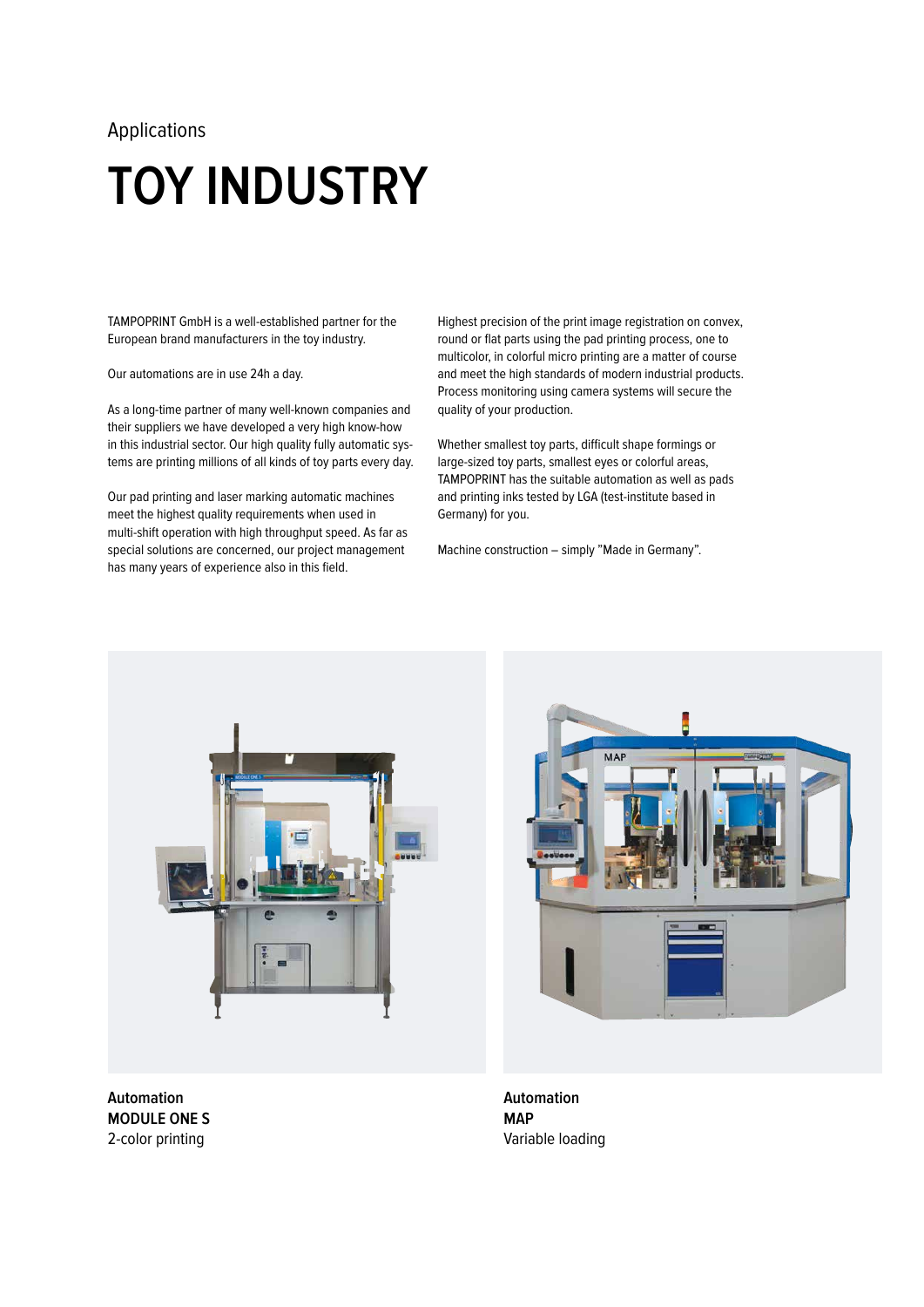## **For a colorful children's world.**

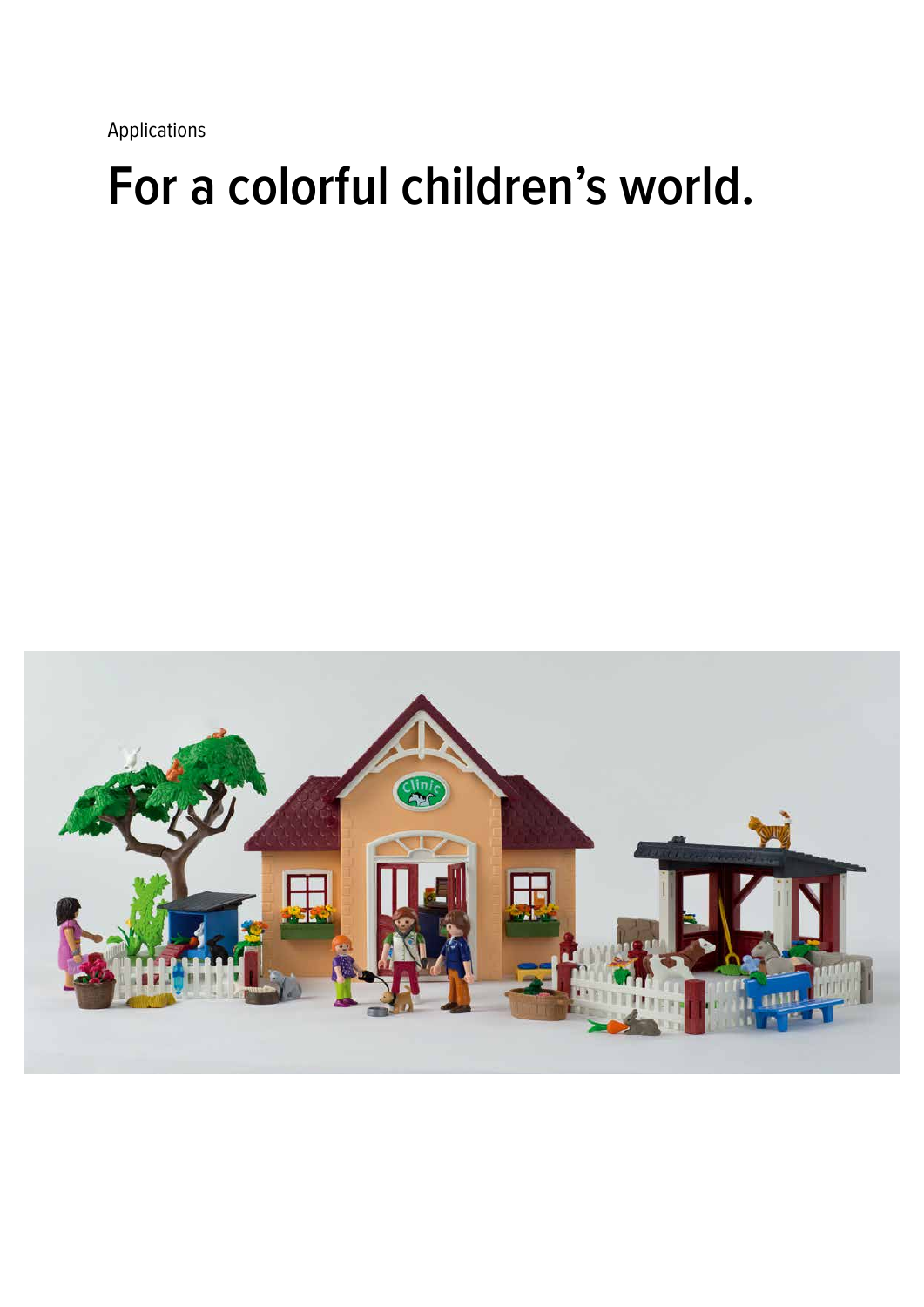## **TOY INDUSTRY**

Printing units with jigs and parts



Jig with part 1-color printing









Automation 5-color **MODULE ONE M**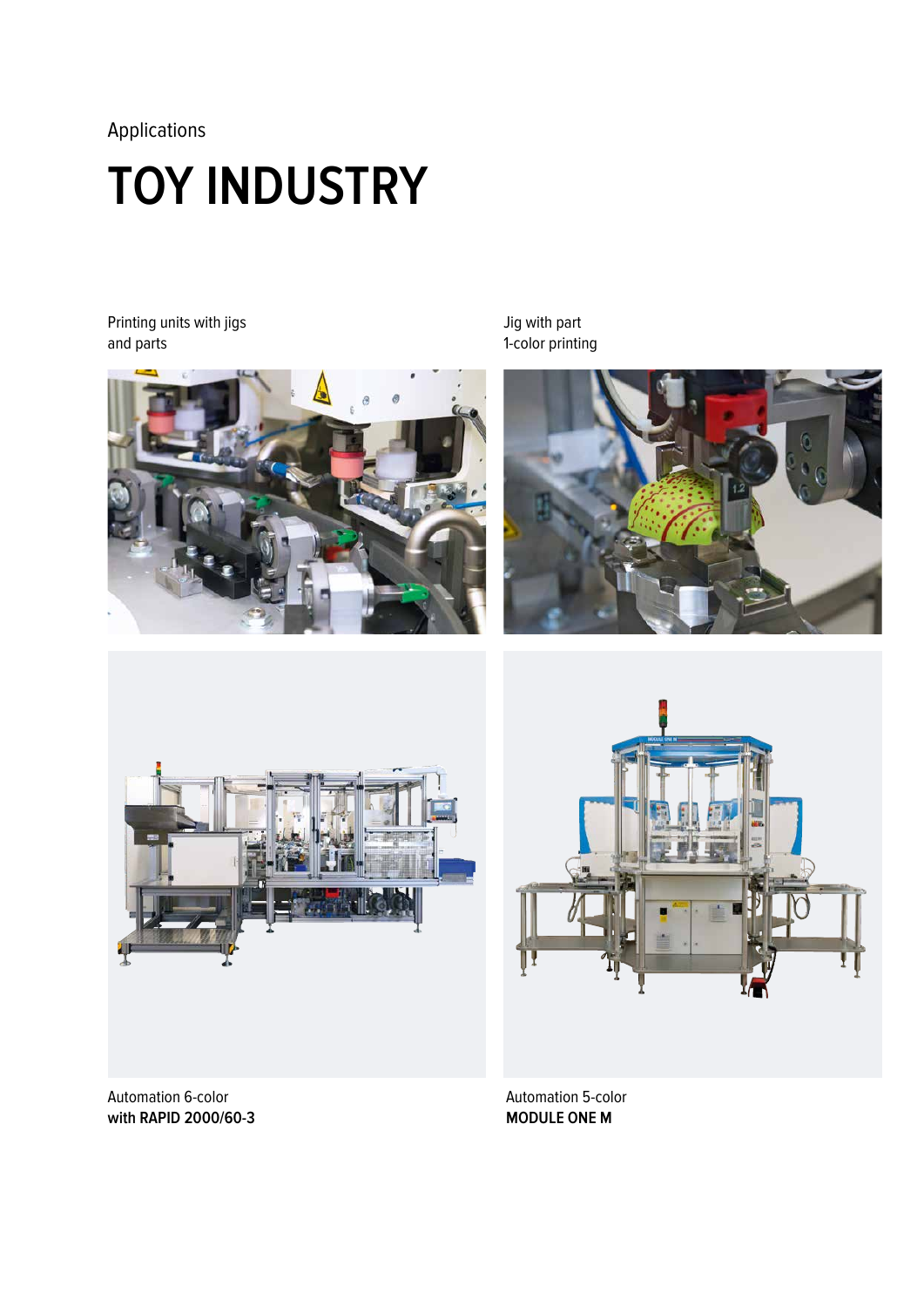# **TOY INDUSTRY**

#### 12x **RAPID 2000/1** Linear Automation



Jig with slotted link mechanism for printing on both sides of toys







Automation 12-color with **RAPID 2000/1**

Automation 4-color with **HERMETIC 13-12 universal**